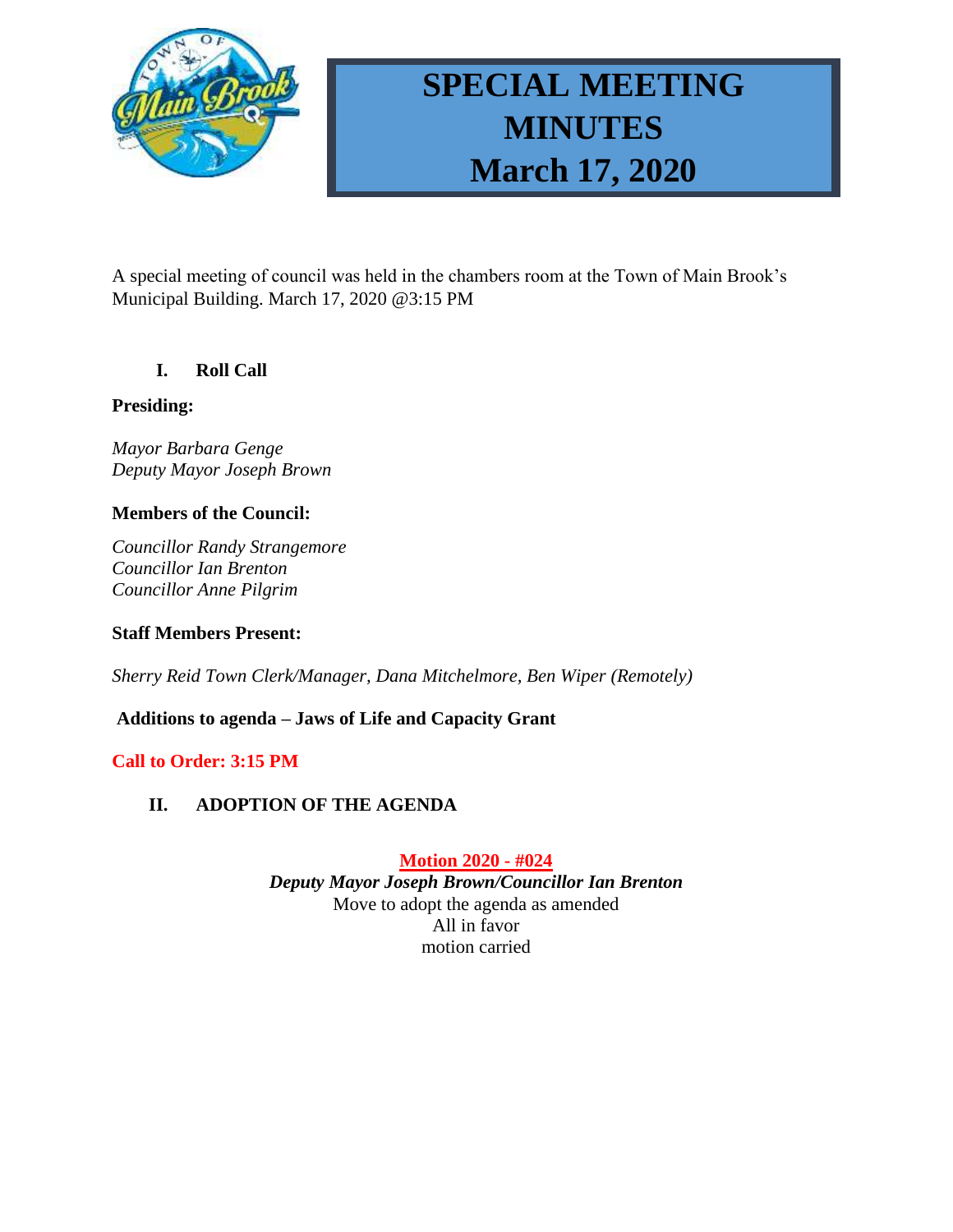### **III. ADOPTION OF THE MINUTES**

#### **Motion 2020 - #025**

*Councillor Anne Pilgrim/Councillor Randy Strangemore* Move to adopt and sign the meeting minutes of **February 11, 2020** as presented All in favor Motion Carried and Signed

• **Corona Virus** – M. Genge addressed the issues regarding the Covid-19 & Government announcements. Discussion took place surrounding the operation of the Town office and staffing. Council agreed that the office would be closed to the public until further notice and Town Clerks would work in the office but would communicate with that residents that if they wish to speak with the Town Clerk they can by appointment only basis and taxes can be paid online via credit card or send check or money order. M. Genge requested the clerk send out a notice to the residents addressing this matter.

#### **Motion 2020 - #026**

Councillor Anne Pilgrim/Councillor Randy Strangemore Move to close the Town Office to the public following the guidelines set out by PMA. All in favor Motion Carried and Signed

• **Special Assistance Funding** – Mr. Wiper gave council members an update on the special assistance grant to which he informed them that the quotes have been updated and the application has been sent. As well, that he has confirmation from Robert Hann of Municipal Affairs, that the application has been received by him and submitted for final approval stages.

ACOA application is in the process of being completed and Mr. Wiper informed council that it should be done by months end. He also gave a brief outline of the process and cost sharing of the project, as well it was agreed that any moneys that need to be raised as the Towns share would come from the private sector.

#### **Motion 2020 - #027**

#### **Councillor Ian Brenton/Councillor Anne Pilgrim**

Move to apply for the ACOA project. All in favor Motion Carried

• **Employee Policy** – All members of council have reviewed the policy and agreed with its content.

#### **Motion 2020 - #028**

#### **Councillor Ian Brenton/Councillor Anne Pilgrim**

Move to approve the new employee policy as presented. All in favor Motion Carried and Signed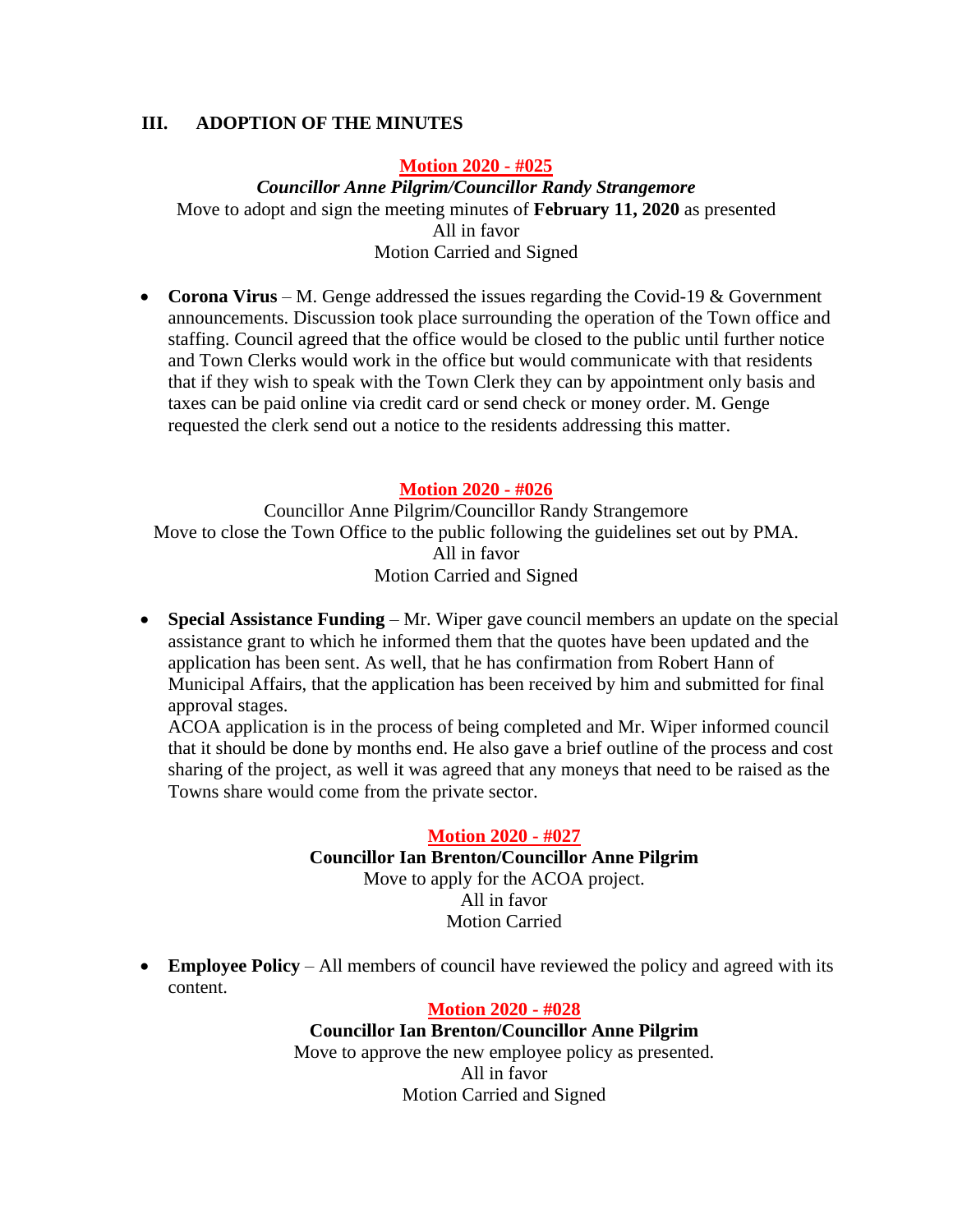• **Upcoming projects – 1. Habitat for Conservation Plan:** M. Genge spoke briefly about the project and how it could benefit the Town. Mr. Wiper informed council that he has been conversing with others who have been with this organization to get a better understanding of the project. After more discussion, council felt they needed more time to review the plan before making a decision. Tabled

**2. Cultural Events for CHY2020**: Applications are out for cultural events for \$500. The members discussed and will apply for this funding.

**3**. **Jaws of Life** – Mr. Wiper informed council that he has been working on funding with both emergency services and IGA for this piece of equipment for the Fire Department Emergencies. Discussion took place and council agreed to the funding application

**4**. **Capacity Grant** – The council discussed applications for funding for 3 needed pieces of equipment for fire and emergency situations.

**5**. **United Way** – M. Genge spoke about the need for proper equipment and supplies for the Community Center. The grant is for \$10,000. Council agreed to apply

**After reviewing and discussing all upcoming grants listed council decided to make a motion**

## **Motion 2020 - #029**

#### **Councillor Randy Strangemore/Councillor Anne Pilgrim**

Moved to apply for all projects listed as follows: Habitat for Conservation Plan, Cultural Events, Jaws of Life, and Capacity grant. All in favor Motion Carried

• **FCM Funding** – Mr. Wiper briefly outlined the factors involved in funding for a Truck/Sander. He informed council that a new truck for salting/sanding and other maintenance work is eligible, but there were steps to become eligible, one of them being a feasibility study that shows how much greenhouse gas emissions the truck would eliminate from replacing some loader work with a smaller, more energy/fuel efficient truck

## **Motion 2020 - #030**

**Councillor Ian Brenton/Councillor Randy Strangemore** Moved to give permission to Mr. Wiper to check into this for more information All in favor Motion Carried

**Motion 2020 - #031**

**Deputy Mayor Joseph Brown/Councillor Randy Strangemore** Moved to pay bills as presentd All in favor Motion Carried

**Call to Close:**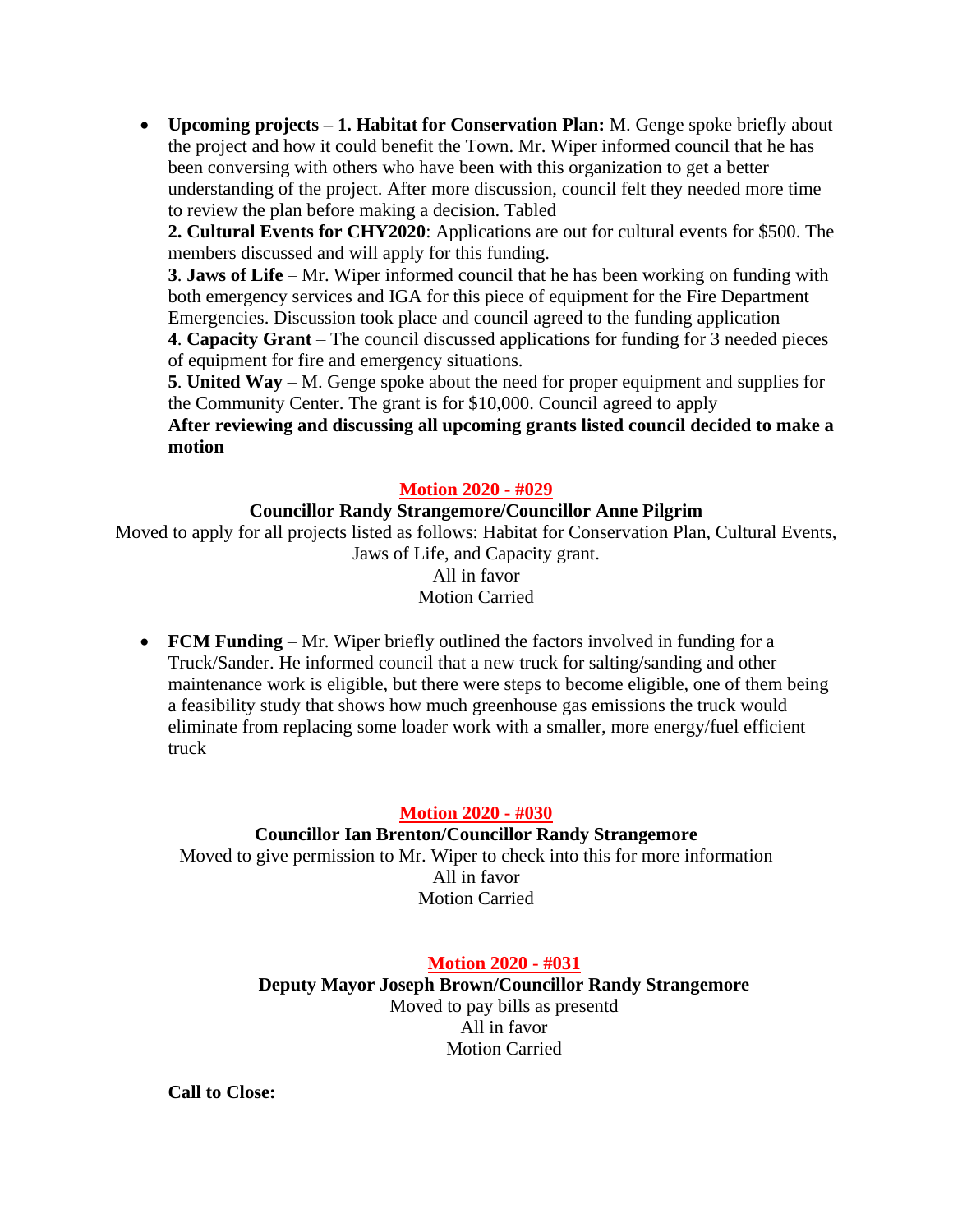## **Motion 2020 - #32**

**Deputy Mayor Joseph Brown/Councillor Ian Brenton** Moved to Call to close meeting of March 17, 2020

## **Next meeting will be held to be determined**

**Meeting adjourned 6 PM**

\_\_\_\_\_\_\_\_\_\_\_\_\_\_\_\_\_\_\_\_\_\_\_\_\_ \_\_\_\_\_\_\_\_\_\_\_\_\_\_\_\_\_\_\_\_\_\_\_ \_\_\_\_\_\_\_\_\_\_\_\_\_\_\_\_\_\_

Mayor Councillor Councillor Town Clerk/Manager